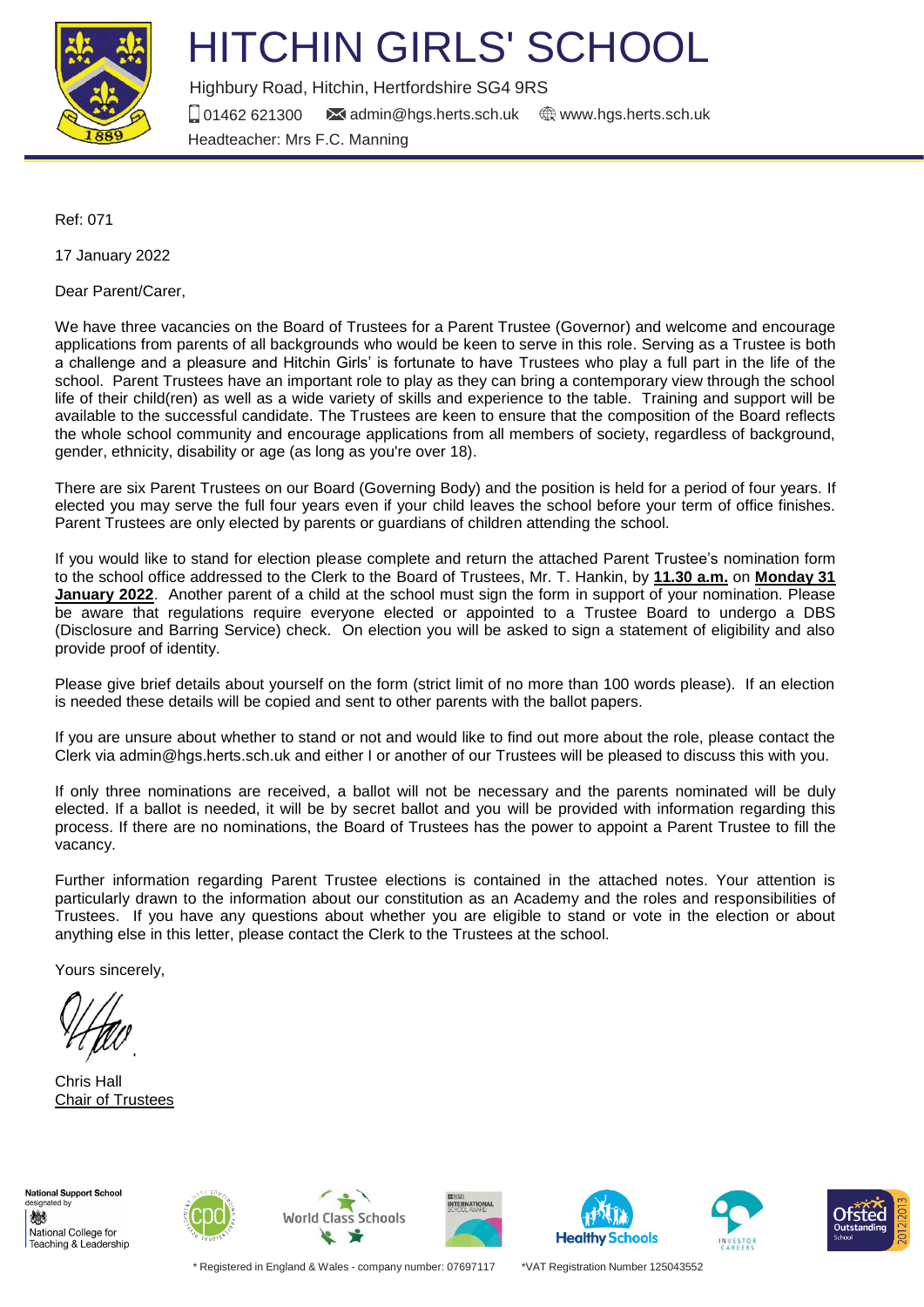## **HITCHIN GIRLS' SCHOOL**

## **NOTES AND INFORMATION FOR PARENTS TAKING PART IN PARENT TRUSTEE ELECTIONS**

Additional information on the Governance structure at Hitchin Girls' School, including links to the Articles of Association, the Funding Agreement for the Academy Trust and approved minutes of Trustee Board meetings are available via the [Governor pages](https://www.hgs.herts.sch.uk/page/?title=Governors&pid=15) on the school website. The Department for Education has produced a Governance handbook which is available at:

[https://assets.publishing.service.gov.uk/government/uploads/system/uploads/attachment\\_data/file/788234/govern](https://assets.publishing.service.gov.uk/government/uploads/system/uploads/attachment_data/file/788234/governance_handbook_2019.pdf) [ance\\_handbook\\_2019.pdf](https://assets.publishing.service.gov.uk/government/uploads/system/uploads/attachment_data/file/788234/governance_handbook_2019.pdf)

### **The Academy Governance Structure**

The Academy Trust is a charitable company limited by guarantee (the liability of the members is set at £10 in the Articles of Association). The Trust has two layers of governance:

- The members, who operate at a strategic level with ultimate control over the direction of the Academy Trust, and
- The Trustees/Governors with responsibility for the management and operation of the Academy Trust.

#### **The Members**

The functions of the members of the Academy Trust include:

- Overseeing the achievement of the objectives of the company.
- Taking part in Annual and Extraordinary General Meetings.
- Appointing some of the Governors.

#### **The Trustees/Governors (the Board of Trustees or Governing Body)**

In Academies, the Governors are directors or trustees of the Academy Trust. Most management decisions are made collectively through a board of directors typically referred to as the Board of Trustees or Governing Body.

The Board of Trustees manages the Academy on behalf of the Academy Trust and the key responsibilities are to:

- Ensure the quality of educational provision.
- Challenge and monitor the performance of the school.
- Manage the Academy Trust's finances and property.
- Exercise reasonable skill and care in carrying out their duties.
- Ensure that the Academy Trust complies with charity and company law.
- Operate the Academy in accordance with the Funding Agreement that has been signed with the Secretary of State.

## **Trustee/Governor Criteria**

All parents and carers are eligible to stand for election, except

- Persons liable to be detained under the Mental Health Act 1983;
- Un-discharged bankrupts;
- Persons who have in the previous 5 years (or since becoming a Trustee/Governor) been sentenced to 3 months or more in prison (whether suspended or not) without the option of a fine;
- Persons who have in the previous 20 years been sentenced to imprisonment for  $2\frac{1}{2}$  years or more;
- Persons who have at any time been sentenced to imprisonment for 5 years or more;
- Persons who have been fined for causing a nuisance or disturbance on school/academy premises during the 5 years prior to, or since, appointment or election as a Governor;
- Persons disqualified under the Company Directors Disqualification Act 1986;
- Persons subject to disqualification as a Charity Trustee;
- Persons whose employment is prohibited or restricted;
- Persons disqualified from being proprietors of independent schools;
- Persons on the DfES List 99 (this is a list of people banned from working with children);
- Persons who are unwilling to make an application for a Disclosure and Barring Service (DBS) check;
- Persons who work at the school for more than 500 hours in any consecutive 12-month period (at the time of election or appointment);
- Persons who are an elected member of the Local Authority;
- Persons who are the Clerk to your own Governing Body.